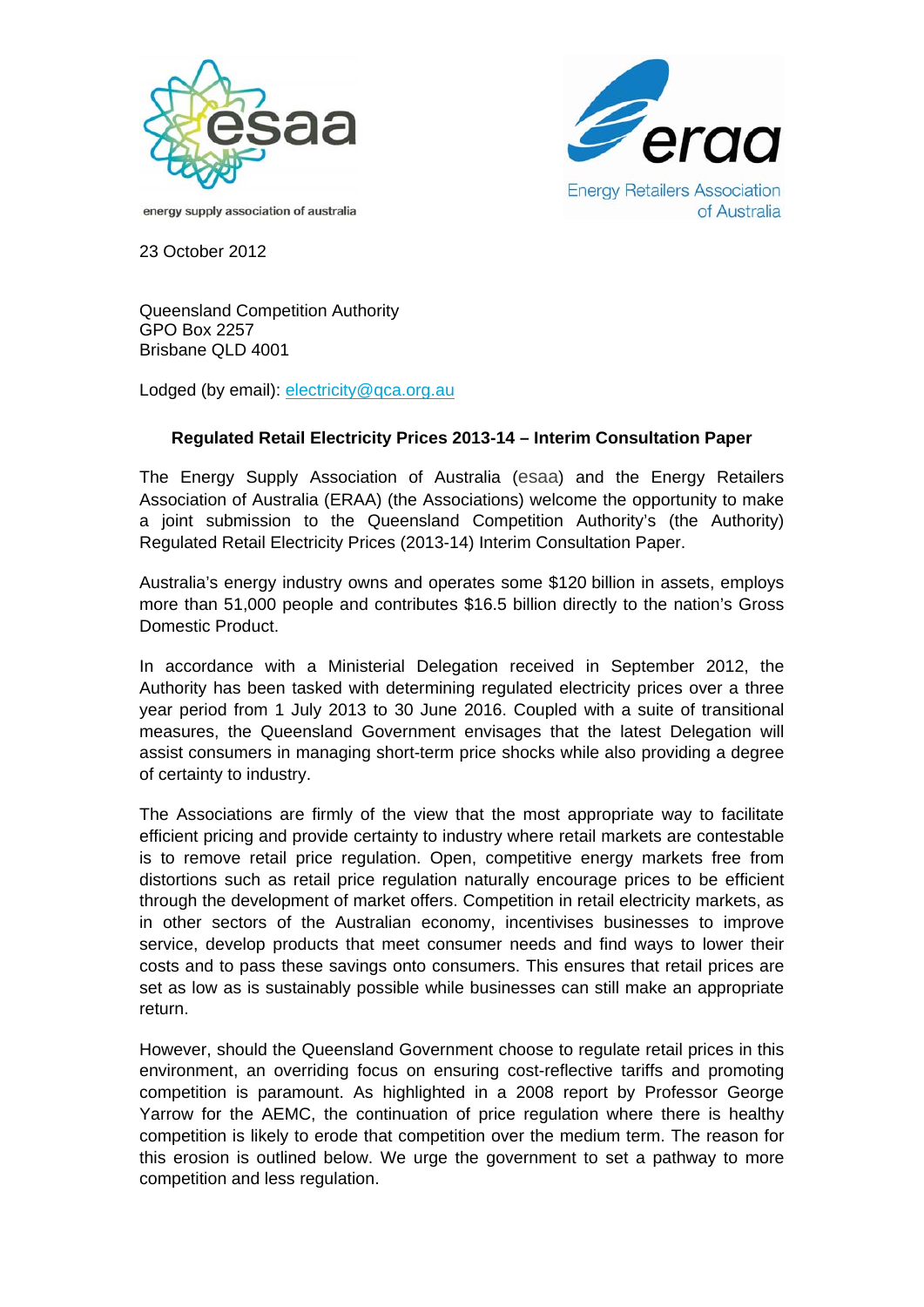To this end, the Associations are concerned that the Terms of Reference (ToR) governing the Authority's approach to determining regulated prices do not adequately reflect the importance of the key attributes of cost reflectivity and promoting competition.

In forming its determination, the ToR require the Authority to have regard to: the actual costs of making, producing or supplying the goods or services; and the effect of the price determination on competition in the Queensland retail electricity market. In addition, the Authority must also consider transitional arrangements for the standard residential tariff (Tariff 11), which is to be cost-reflective by 1 July 2015.

The Associations acknowledge the importance of transitioning Tariff 11 to costreflective levels and consider that a specific mandate to achieve this is useful. It is critical that Tariff 11 is transitioned to cost-reflective levels as soon as possible, preferably by 1 July 2013. While Tariff 11 is not cost-reflective, consumers will have no incentive to transition to a cost-reflective time-of-use tariff, which is a far more efficient tariff for shaping energy consumption patterns.

More broadly, the Associations also contend that simply having regard to underlying costs and the effect of the price determination on competition is insufficient. Rather, the Authority should specifically seek to ensure that *all* tariffs are cost-reflective with a view to promoting competition within the retail electricity market.

In particular, there is a need for the Authority to promote competition rather than simply have regard to it. In setting regulated prices for 2012/13 the Authority was similarly required to have regard to competition, but not to promote it. The net result has been that competition in Queensland has stalled. In mid-2011 retail churn rates in Queensland were around 18%, however they have since fallen significantly with the most recent month's data (September 2012) suggesting an annual rate of just 12%. This is in stark contrast to South Australia, Victoria and New South Wales, all of which have rates above 19%. Competition will drive more efficient outcomes than regulation; it is essential that regulation be structured to promote competition where possible.

The Associations have provided comment on three key issues that should be considered in the context of facilitating a competitive and market driven retail sector over the long-term, namely: the importance of cost-reflective pricing and a flexible approach to price setting; the difficulties associated with estimating wholesale energy costs; and the treatment of social policy objectives.

## *Cost-reflective retail tariffs – regulated prices should be cost-reflective and derived from a consistent and predictable price setting methodology*

Cost-reflective retail tariffs allow businesses operating within the retail sector to recover the costs of electricity supply, as well as an appropriate return on investment. Accordingly, where cost-reflectivity is achieved, appropriate market conditions should evolve such that potential new market entrants may welcome an opportunity to enter the retail market. Conversely, regulated retail tariffs set below the cost of supply inhibit full cost recovery, potentially compromising the financial viability of businesses operating within the retail sector, and by extension, the electricity supply industry.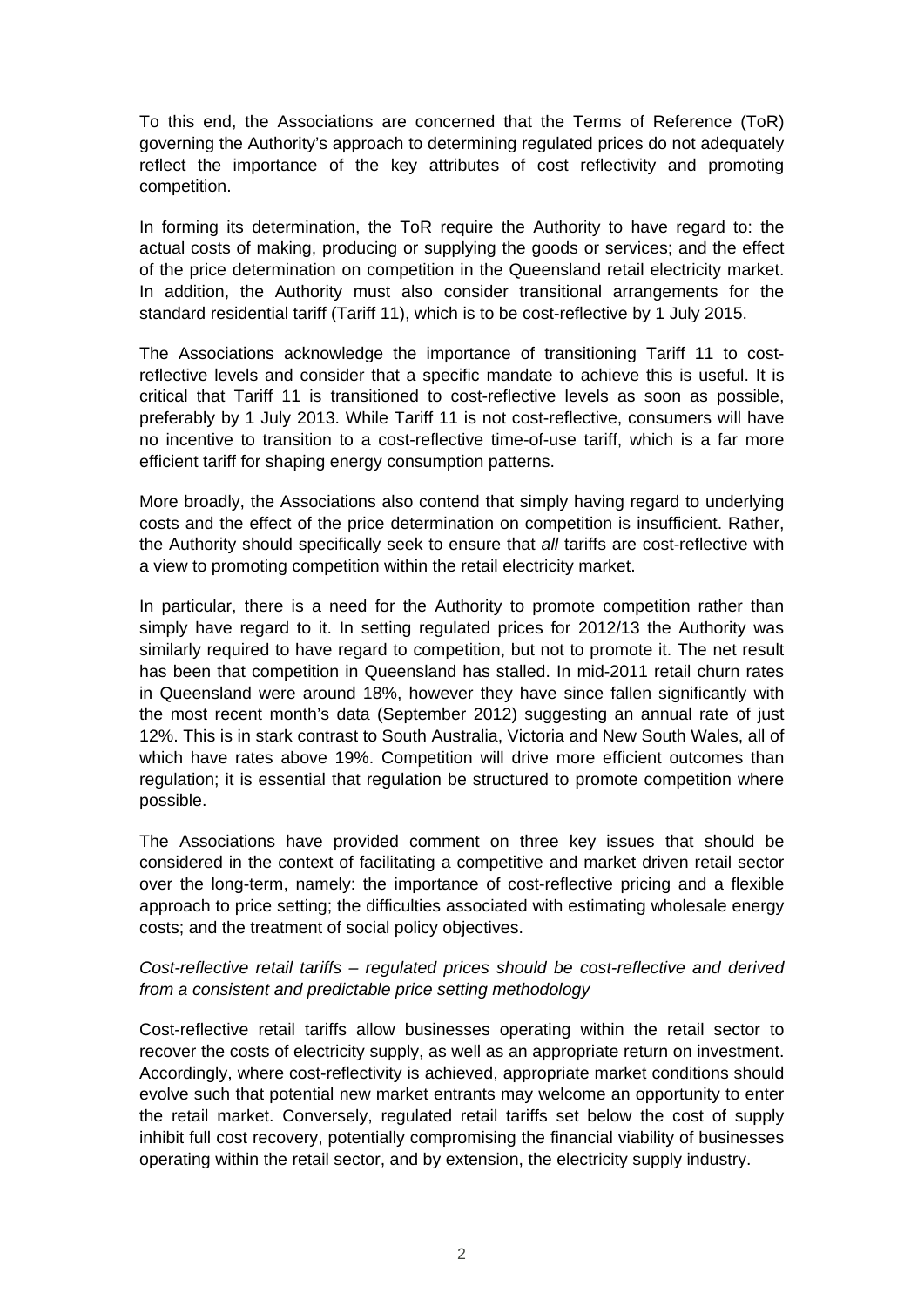Importantly, cost-reflective pricing is also critical in the context of providing efficient and transparent price signals. Price signals are powerful tools to shape behaviour and are a fundamental aspect of resource allocation in almost all aspects of the Australian economy. Price signals have the potential to improve the efficiency of the energy system, including improving system utilisation by providing signals for time of use consumption, informing rational decisions on energy efficiency or responding to emissions reduction through carbon pricing. Notably, where energy prices are set below cost, those users cannot be expected to make rational energy efficiency decisions as the information they have is distorted. More specifically, below-cost prices will lead to the levels of energy efficiency being too low.

In this regard, the Associations view the implementation of a cost-reflective time-ofuse tariff for domestic customers as a progressive move towards recognising that network charges have a role to play in signalling the price effects of customer behaviour. Restricting the full pass through of the costs associated with any network tariff structure does, however, limit the transference of price signals encouraging more efficient consumption patterns. As such, the Associations consider that network charges must not be constrained by regulation over and above that provided through the Australian Energy Regulator (AER).

## *Estimating wholesale energy costs – an LRMC price floor should be retained*

The Associations acknowledge the inherent difficulties associated with trying to estimate the wholesale energy cost (WEC) component of regulated tariffs and note the Authority's preference for applying a hedging-based approach. However, the Associations continue to advocate for the derivation of the WEC component using an approach whereby the WEC should not be less than the long run marginal cost (LRMC) of electricity generation.

As discussed above, regulating prices in potentially competitive markets whereby regulated tariffs may be set below the cost of supply impedes the efficient operation of the market. It creates financial pressure for industry participants forced to absorb costs that cannot be passed on and removes incentives for energy companies to enter the market and compete for small-use customers. Conversely, in the event that prices are set above the cost of supply – including an appropriate retail margin – competition will erode margins back to efficient levels. The risks are thus asymmetric, with greater adverse consequences arising from setting the regulated price too low.

The LRMC approach, which is currently utilised by the Independent Pricing and Regulatory Tribunal (IPART) in New South Wales, appropriately reflects this asymmetry. It is consistent with setting a price cap at an efficient level and also ensures that the WEC is set at the level required to bring forward new investment in electricity generation capacity when needed.

Conversely, an approach based purely on prevailing market data will result in greater price volatility flowing from spot and contract markets into the retail price path and ultimately, non-cost-reflective prices. Retailers employ a variety of approaches to manage their wholesale energy costs including long-term power purchase agreements. As such, an assessment of market based costs alone may not necessarily be reflective of the actual costs faced by retail businesses. This could potentially expose retail businesses to costs that they cannot pass-on, while also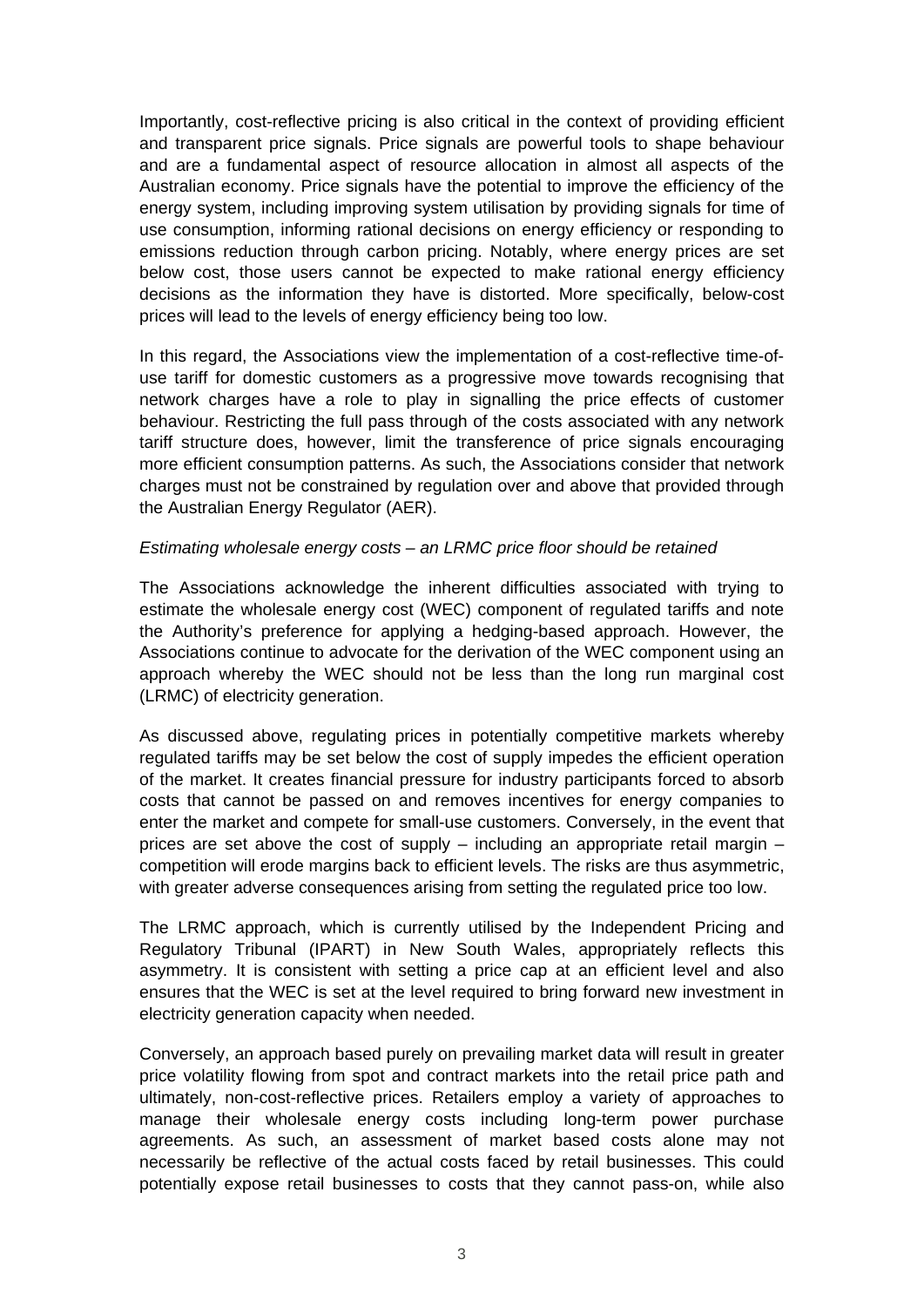diminishing the willingness of private capital to invest in new generation capacity in the state.

Critically, neither of these adverse outcomes is consistent with the Queensland Inter-Departmental Committee (IDC) on Electricity Sector Reform's key objective of ensuring that *"Queensland has a viable, sustainable and competitive electricity industry".* Further, such an approach is also at odds with the Minister's letter supporting the Delegation which indicates "*For consumers, the Government is committed to an approach that will assist in managing short-term price shocks, and for industry an approach that may assist in the longer term investment in the sector."1*

## *Social policy measures – social welfare outcomes should be decoupled from energy prices*

Access to energy is an important social objective. In the past, governments have tried to achieve social objectives with respect to energy by limiting the price of energy. However, as has been clearly demonstrated with the Tariff 11 price freeze in Queensland and similar price freezes in Western Australia, this approach is selfdefeating as costs must ultimately be recovered via taxation. Holding energy prices below cost is a blunt and very expensive measure that benefits all energy consumers receiving the discounted rate, even those that do not require assistance. Further, as discussed above, setting prices at artificially low levels prevents signals being used to create a more efficient energy system in general, creating a road block to any form of pricing reform.

The Associations consider that a superior approach is to decouple social welfare outcomes from energy prices. This approach has two general steps. Firstly, electricity prices should be transitioned to cost reflective levels. Secondly, to the extent that the efficient prices that emerge from the market are considered beyond the capacity of certain consumers to pay, such consumers should be supported by purposely designed, budget funded measures.

These measures need to be appropriately targeted. The State's electricity rebate in its current form fails to adequately protect vulnerable customers, instead smearing payments across a broader group of consumers regardless of the need for assistance.

In addition, consideration will also need to be given to the way in which budget funded measures such as Community Service Obligation (CSO) payments are actually applied. In the interest of facilitating competitive markets, the Associations consider that these payments should be applied in such a way that retail businesses are able to compete for grid-connected electricity market customers based on the competitiveness of their retail charges. Where this is not achieved, barriers to entry are created which ultimately stymie the evolution of competitive retail markets, as has been evidenced in the Ergon Energy distribution area.

The Associations support the development of a fully competitive and financially viable retail sector. Given the capacity of cost-reflective pricing and competition to deliver

 <sup>1</sup> McArdle, M., *Minister's Covering Letter – Regulated Retail Electricity Price Delegation 1 July 2013 to 30 June 2016*, 4 September 2012.